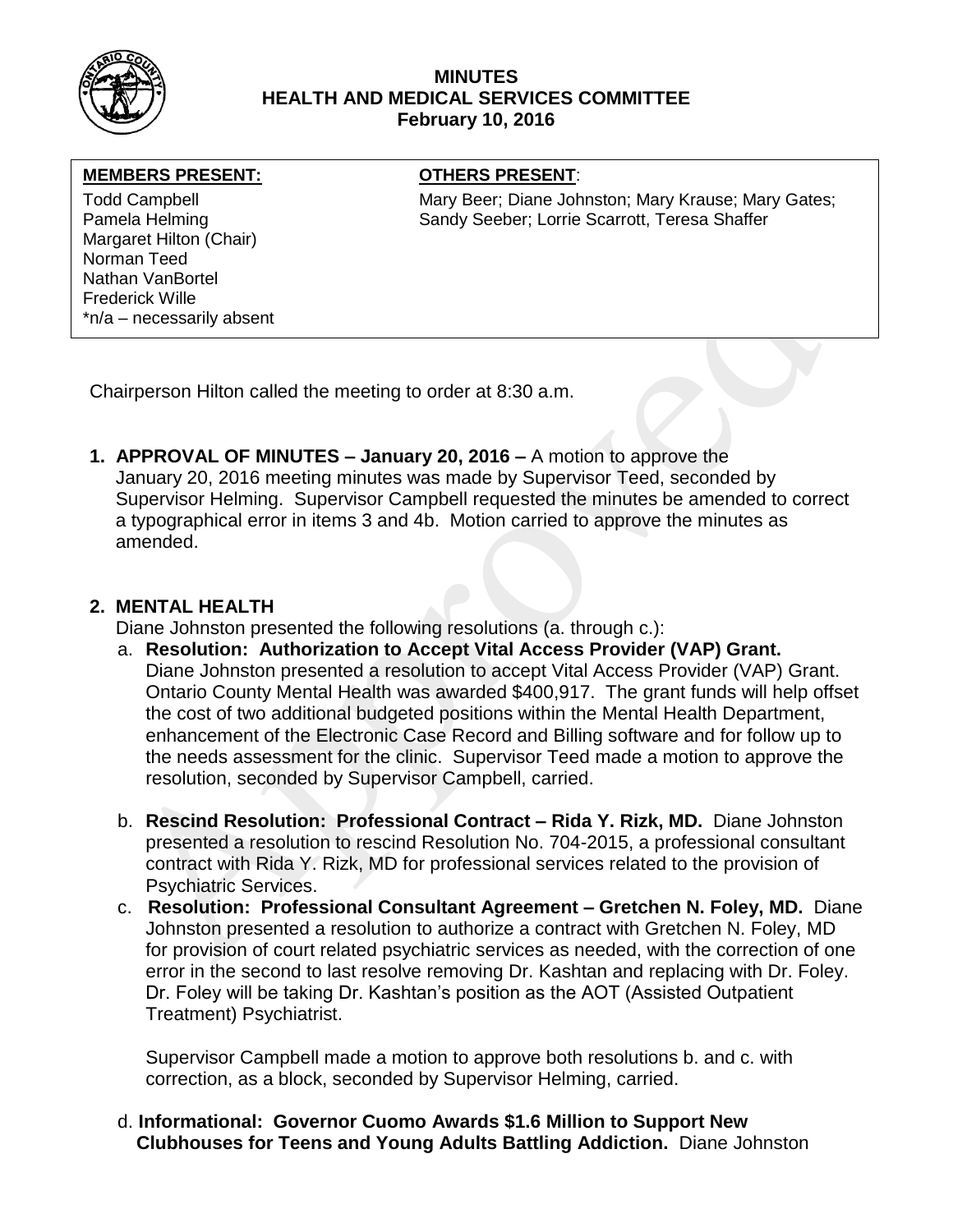reported that The Partnership for Ontario County submitted a grant to OASAS, a substance abuse state agency. As a result Ontario County will receive \$250,000 to implement a clubhouse model, providing substance-free environments for teens and young adults battling addiction. She advised these are pass-through funds. The Partnership decided to implant into already standing locations: The Never Alone Club in Bloomfield, The YMCA and Salvation Army in Canandaigua, and The Boys and Girls Club in Geneva. Push-in services will be provided including contracting with The Council on Alcoholism and several other programs. Discussion followed.

# **3. PUBLIC HEALTH**

Mary Beer presented resolutions (a. through c.):

- a. **Resolution: Authority to Renew Contract – U.R. Thompson Health – Public Health Programs.** Mary Beer presented a resolution for contract renewal for services provided to Public Health Programs. This is a two year contract. There is no cost increase.
- b. **Resolution: Authority to Renew Contract – Clifton Springs Hospital – Public Health Programs.** Mary Beer presented a resolution for contract renewal for services provided to Public Health Programs. This is a two year contract. There is no cost increase.

 Supervisor Helming motioned to approve resolutions a. and b. as a block, seconded by Supervisor Campbell, carried.

- c. **Resolution: Authority to Renew Contract – Geneva Community Health – STD and Tuberculosis Related Medical Services.** Mary Beer presented a resolution for contract renewal for STD and Tuberculosis related medical services. This is a two year contract. There is no cost increase. A motion to approve the resolution was made by Supervisor Teed, seconded by Supervisor Helming, carried.
- d. **Addendum to Agenda Resolution: March 2016 – Colorectal Cancer Awareness Month.** Mary Beer advised this will recognize March as Colorectal Cancer Awareness Month, bringing an awareness and support to colorectal cancer and the importance of screening. Supervisor Helming made a motion to approve the resolution, seconded by Supervisor Campbell, carried.
- e. **Policy Review: Governing Authority for Public Health and Licensed Home Care Services Agency (LHCSA).** Mary Beer presented the policy regarding the Governing Authority overseeing all aspects of the Public Health Department and Licensed Home Care Services Agency operations. The policy outlines how Public Health interacts with its governing authority, the Ontario County Board of Supervisors. Supervisor Teed made a motion to approve the policy as submitted, seconded by Supervisor Campbell, carried.
- f. **Public Health Update: Ontario County Public Health 2016 Quality Improvement Activity Schedule.** Mary Beer presented Public Health's 2016 Quality Improvement Activity Schedule, which is one duty of oversight by the Governing Authority. The Schedule demonstrates that Public Health is monitoring itself, completing audits, and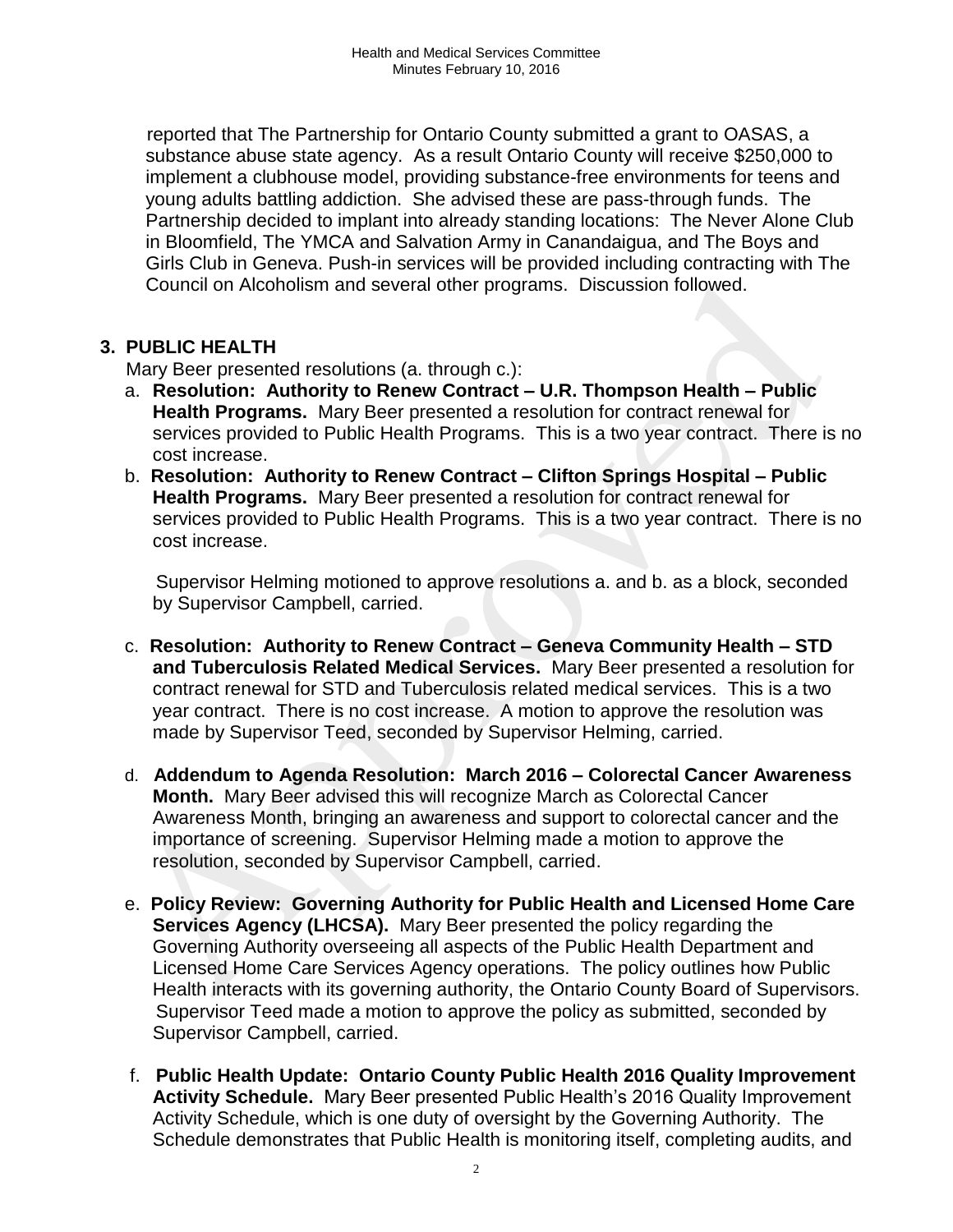complying with all regulations. Supervisor Wille made a motion to approve this schedule as submitted, seconded by Supervisor Helming, carried.

- g. **Choose Health Ontario Award Nominations.** Mary Beer provided an update regarding the 2016 Choose Health Ontario award nominations. The nominations were received and the Ontario County Health Collaborative (OCHC) voted to select The Partnership for Ontario County as this year's award recipient. In addition to serving youth, families and communities in Ontario County through programs and affiliations, The Partnership for Ontario County has worked to address the emerging public health epidemic of heroin and opiate addiction. Ms. Beer sits on the OCHC Board, however she did not vote for any award nominees. The Choose Health Ontario Award will be presented at the Ontario County Safety Council Banquet in March.
- h. **Informational: Lead Presentation.** Teresa Shaffer, RN, BSN, CLC, a Public Health Nurse, presented an overview of Ontario County's Lead Poisoning Prevention Program. She outlined what lead is, signs and symptoms of lead poisoning, who is at increased risk for becoming lead poisoned and primary lead poisoning prevention. She also discussed public health issues regarding the lead levels in Flint, Michigan's water. Discussion followed.
- i. **Public Health Update: Zika Virus.** Mary Beer provided an update on the Zika Virus in Ontario County. The mosquitoes transmitting Zika Virus are not in our area, and there is no risk of them being in Ontario County at this time. Traveling to affected areas is a risk to be considered for women who are pregnant or plan to become pregnant. Four counties in Florida have declared a State of Emergency and traveling to Brazil is of concern due to Zika. OBGYN's are concerned due to the risk of birth defects associated with the virus. To date there have been no cases of Zika Virus in Ontario County. Part of Public Health's role is to keep providers in our county abreast of new CDC guidelines as they are made available.
- j. **Public Health Update: Early Intervention (EI) Screening:** Mary Beer provided an update that New York State is considering implementing new screenings for Early Intervention (EI) children. The state is looking for cost savings by having county providers screen rather than paying for a full evaluation. The law states that if parents want the full evaluation for their child they may. Counties are not convinced there would be a savings due to families opting for a full evaluation. Ontario County, along with many New York counties, lacks the number of providers needed to implement this program and provide these screenings. Through the S2AY Rural Health Network Public Health wrote to the state asking them not to implement this new screening program. Discussion followed.
- k. **Public Health Update: Nurse Retiring.** Mary Beer provided an update that a Public Health nurse is retiring the end of February. She has interviewed to fill the position and will be ready to offer the job next Tuesday.